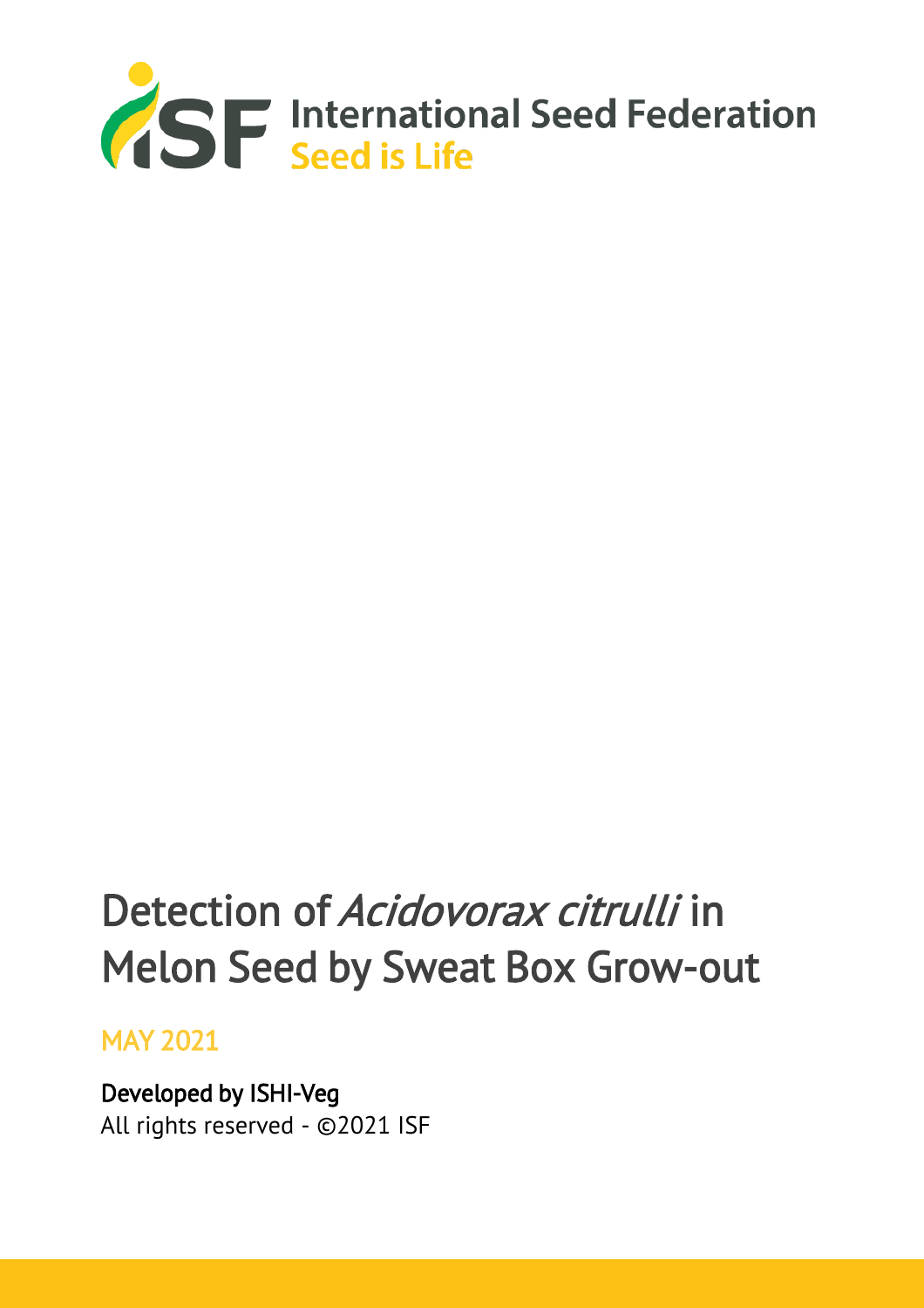

# Detection of Acidovorax citrulli in Melon Seed by Sweat Box Grow-out

| Crop:     | Melon (Cucumis melo) |
|-----------|----------------------|
| Pathogen: | Acidovorax citrulli  |
| Version:  | 1.0 (May 2021)       |

## **PRINCIPLE**

Detection of infectious *Acidovorax citrulli* bacteria on melon seeds is done by growing out seeds under environmental conditions highly conducive to producing disease symptoms in a sweat box followed by a bioassay on suspected seedlings to confirm the presence of infectious A. citrulli.

A seed extract qPCR assay (SE-qPCR) may be used as a pre-screen. The test is complete if no A. citrulli is detected and the seed lot is considered healthy. However, as qPCR detects both viable and non-viable bacterial DNA, a positive pre-screen SE-qPCR is followed by the grow-out to determine the presence of viable A. citrulli.

The complete method process workflow is presented in Figure 1.



Figure 1. Method process workflow

### METHOD VALIDATION

The sweat box grow-out has been validated according to the ISHI-Veg Guidelines for the Validation of Seed Health Test (Lybeert et al., 2020).

## RESTRICTIONS ON USE

Technical details on the reagents / material used in the validation study (e.g. supplier information) are provided in the protocol and the validation report. If material and consumables from different suppliers are used, it is necessary to verify their performance.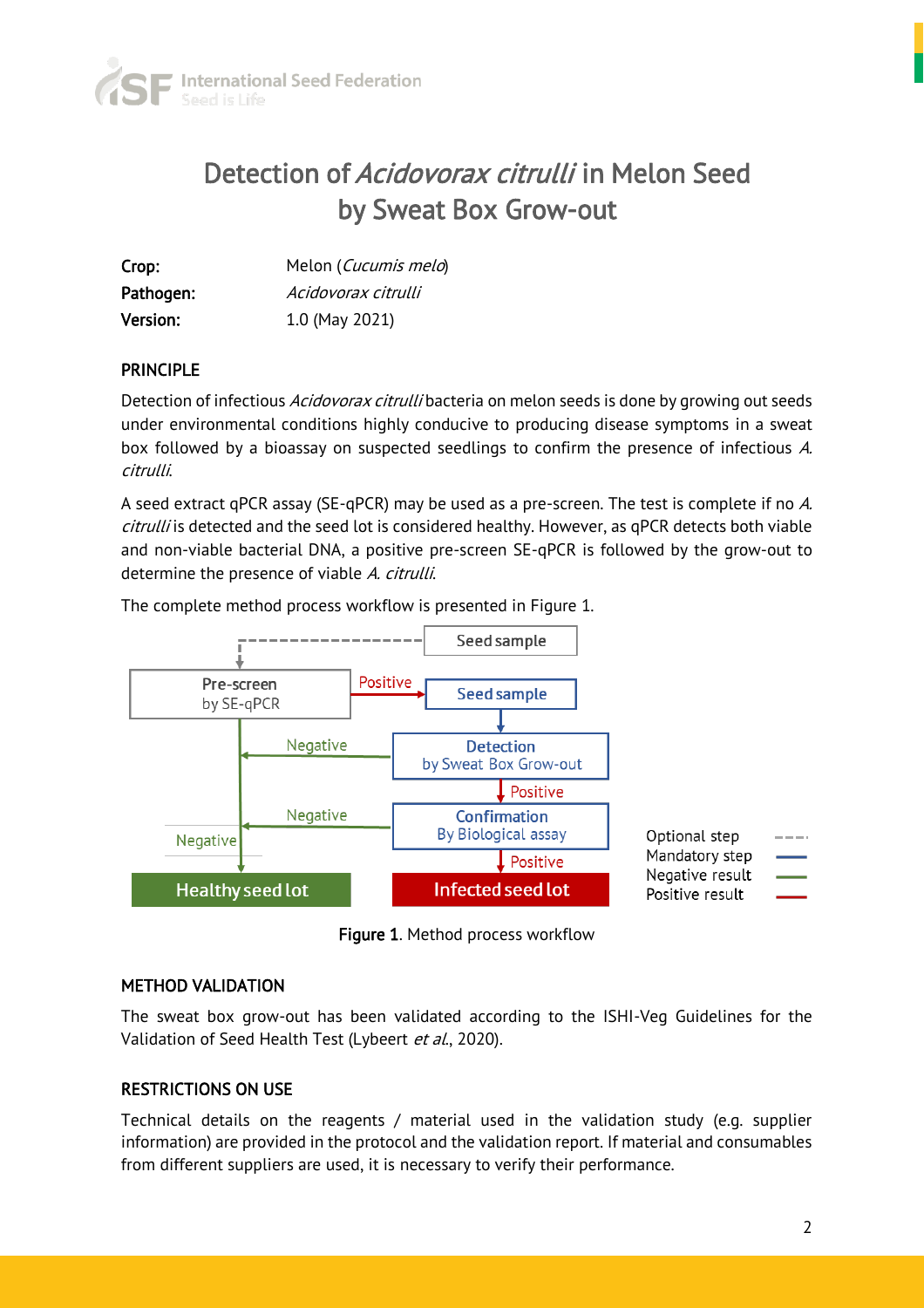

This test method is suitable for untreated seed and for seed that has been treated using chemicals or physical processes with the aim of disinfestation / disinfection, as well as seed treated with protective chemicals or biological substances.

## METHOD EXECUTION

To ensure process standardization and valid results, it is strongly recommended to follow the [best practices described by ISHI-Veg.](https://www.worldseed.org/our-work/phytosanitary-matters/seed-health/ishi-veg-method-development/)

### SAMPLE AND SUB-SAMPLE SIZE

The minimum recommended sample size is 10,000 seeds and can be up to 30,000 seeds per lot.

#### REVISION HISTORY

| <b>Version</b> | Date     | Changes (minor editorial changes not indicated) |
|----------------|----------|-------------------------------------------------|
|                | May 2021 | First version of the protocol.                  |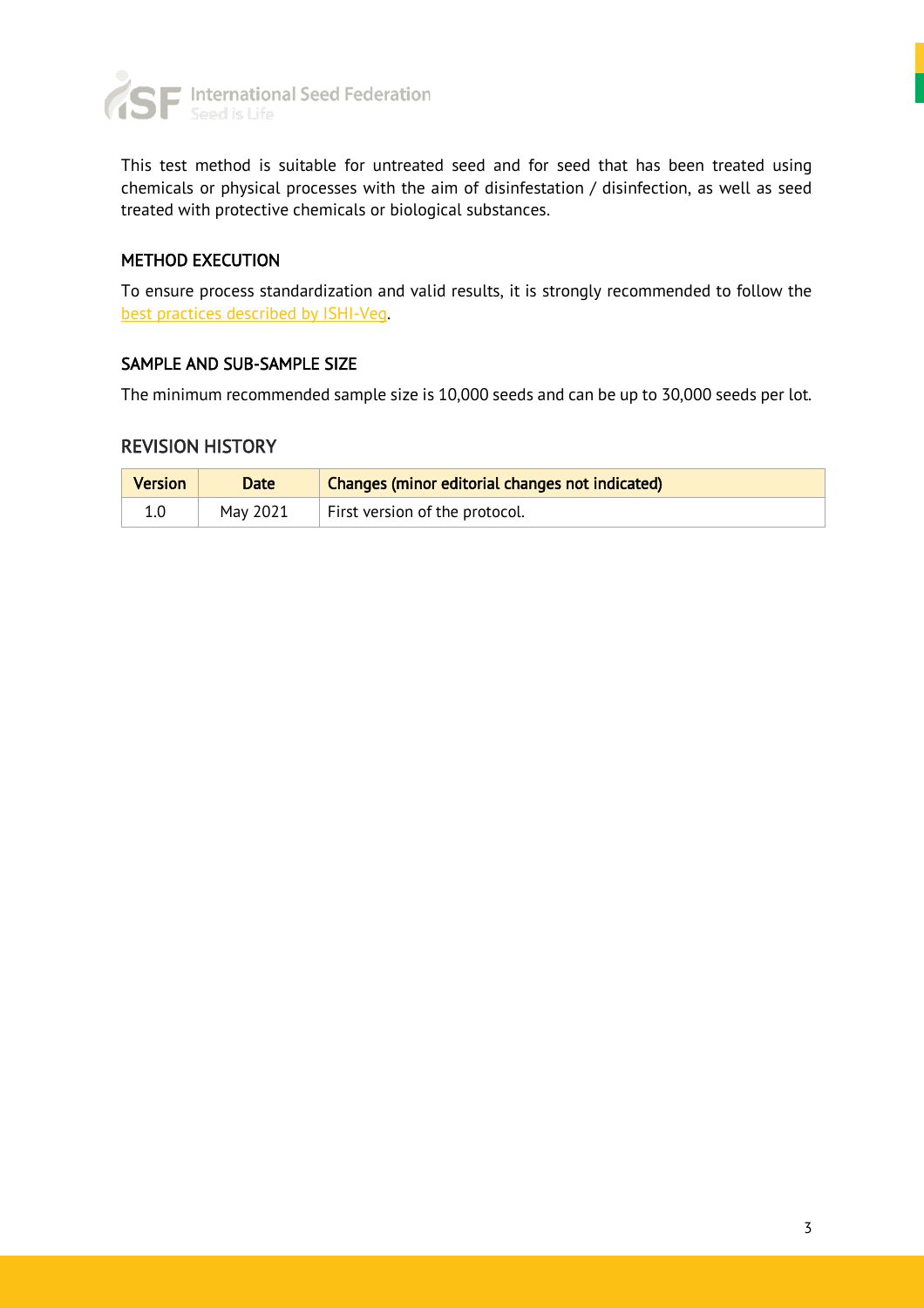

## Protocol for detecting Acidovorax citrulli in Melon Seed by Sweat Box Grow-out

## I. PRE-SCREEN BY SEED-EXTRACT qPCR (OPTIONAL STEP)

See the protocol for the Detection of *Acidovorax citrulli* [in cucurbit seeds by SE-qPCR](https://www.worldseed.org/our-work/phytosanitary-matters/seed-health/ishi-veg-protocols/) on the ISF website.

## II. DETECTION BY SWEAT BOX GROW-OUT ASSAY AND CONFIRMATION BY BIOASSAY

## **Materials**

- − Plastic sweat box with a lid (35 x 25 x 20 cm ± 5 cm difference) (e.g. Rotho: Ref 4045, 10 L)
- − 70% alcohol
- − Potting soil
- − Vermiculite
- − Thiram fungicide solution (40 mg/L)\*
- − Growth chamber 25 28 °C
- − Saline solution 0.85% (Table II.1)
- − Controls (Table II.2)
- − Small grinding plastic bags and a press grinder (or equivalent)
- − De-ionized water
- − Laminar airflow cabinet
- − Microliter pipettes (e.g. Gilson or Finn)
- − Lab disposables

\* If a different fungicide is used, it is necessary to verify it does not affect the performances of the validated protocol.

### Table II.1. Saline solution.

| <b>Compound</b>                       | q/L      |
|---------------------------------------|----------|
| Sodium chloride (NaCl)                | 8.5      |
| De-ionised water to a final volume of | ⊺1000 ml |

Note: Autoclave at 121 °C, 115 psi for 15 min.

### Table II.2. Types of controls used

| Control type                   | <b>Description</b>                     | Assay     |
|--------------------------------|----------------------------------------|-----------|
| Positive Process Control (PPC) | Known A. citrulli-positive seed sample | Sweat box |
| Negative Process Control (NPC) | Known A. citrulli-negative seed sample |           |
| Positive Control (PC)          | Reference A. citrulli strain           | Bioassay  |
| Negative Control (NC)          | Saline solution                        |           |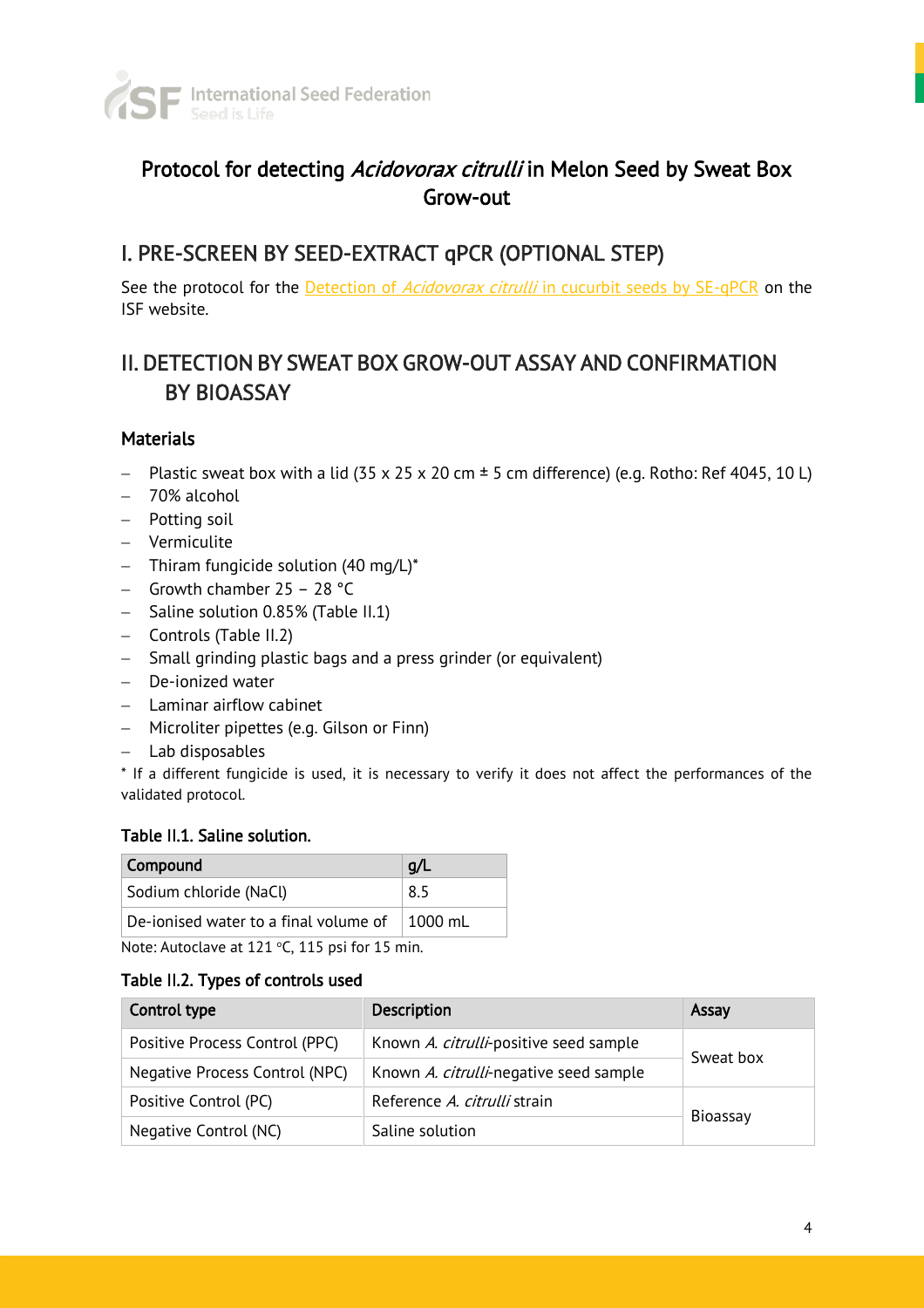

## 1. Sweat box grow-out

- 1.1. Clean, disinfect (with 70% alcohol) and label the plastic sweat boxes with the appropriate code number.
- 1.2. Add 1000 mL of potting soil to each sweat box.
- 1.3. Spread 800 seeds of each subsample and the PPC and NPC (Table II.2) evenly in the sweat boxes.
- 1.4. Carefully add 2 L of clean and fresh vermiculite in the sweat boxes and spread evenly.
- 1.5. Add 1 L of the irrigation solution of Thiram into each sweat box.

Notes: prepare the Thiram solution extemporaneously. Treating the seed to replace the Thiram irrigation solution by water is possible (1.4 g Thiram per kg seeds).

1.6. Close the sweat boxes and incubate at  $25 - 28$  °C with minimal 14 hours light / day.

Note: These are the regulation temperatures. A comparison made earlier showed no difference in the expression of disease symptoms between 25 °C and 28 °C in the box.

1.7. Fourteen days after sowing, inspect seedlings for typical disease symptoms (water soaked lesions on cotyledons and leaves: see Figure II.1 for suspect seedlings) or showing necrosis (doubtful symptoms).



Figure II.1. Symptoms of Acidovorax citrulli on leaves of melon seedlings.

1.8. Pick and place suspect seedlings (cotyledons only and not the stems or roots) in small grinding plastic bags. Each small grinding plastic bag should contain no more than 5 seedlings. Seedlings with doubtful symptoms must be treated in the same manner. Do not mix suspect and doubtful seedlings in a bag. Pick no more than a maximum of 20 (to form a maximum of 4 pools) suspect and doubtful seedlings per sweat box favouring suspect ones.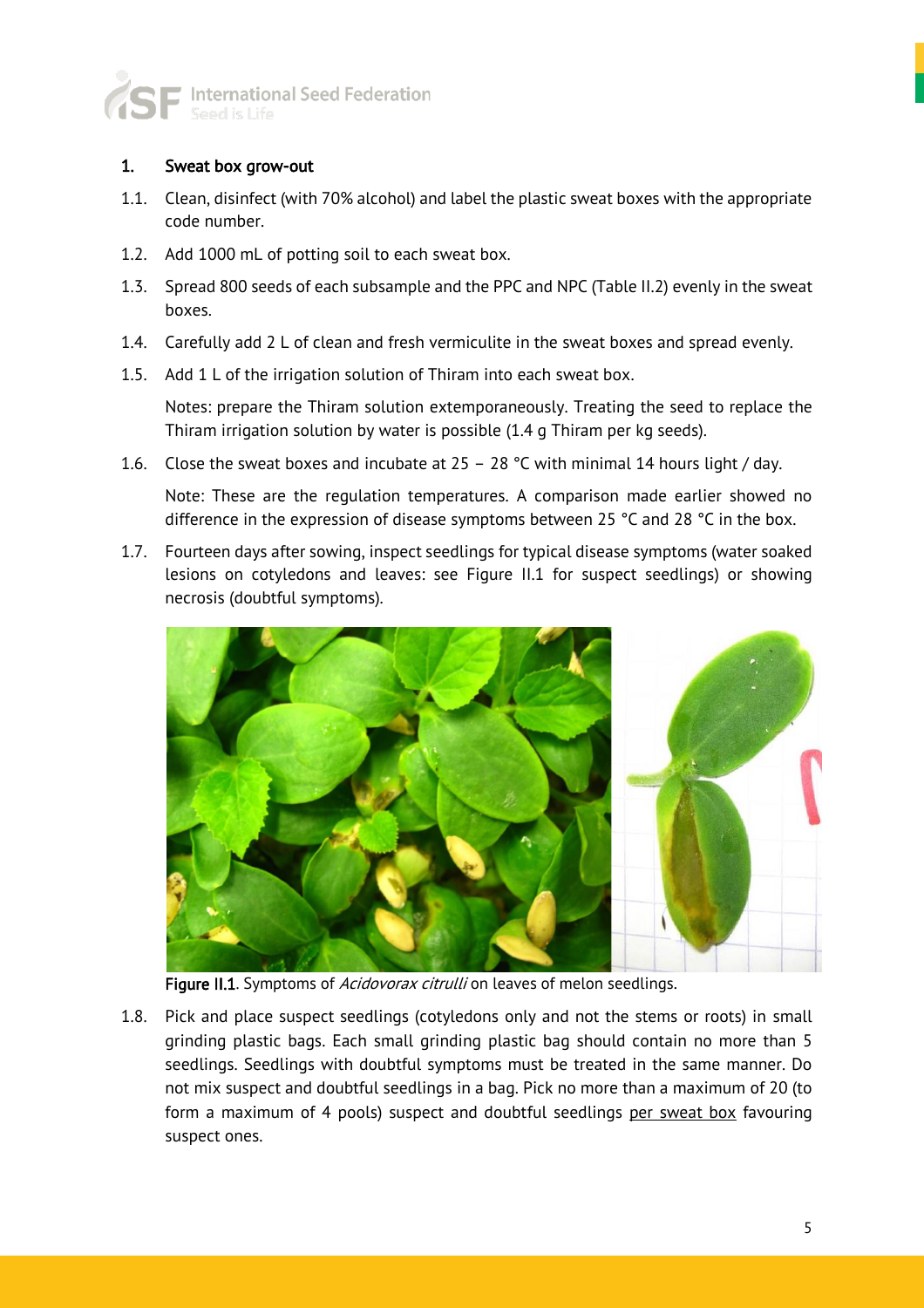

Note: When no suspected or doubtful seedlings are found, the test result can be considered negative when the NPC and PPC give the expected result. The PPC should give suspected seedlings, and the NPC should give no symptoms.

Example of sample pools:

- If in a sweat box there are 15 suspect and 7 doubtful seedlings, they would make
	- $\geq 3$  pools of 5 suspect seedlings + 1 pool of 5 doubtful seedlings
- If in a sweat box there are 24 suspect and 15 doubtful seedlings, they would make  $\triangleright$  4 pools of 5 suspect seedlings
- If in a sweat box there are 13 suspect and 3 doubtful seedlings, they would make
	- $\geq 2$  pools of 5 suspect, 1 pool of 3 suspect, 1 pool of 3 doubtful seedlings
- 1.9. Take only 2 small grinding plastic bags of 5 plants each for the NPC and PPC (suspect seedlings).
- 1.10. Add 5 mL of 0.85% sterile saline to each small grinding plastic bag containing the suspected cotyledons from the test and control samples. Grind them with a press grinder or equivalent.
- 1.11. Proceed with the bioassay for confirmation.

Note: Samples can be stored at 4 °C for a maximum of 48 hours before the confirmation step.

## 2. Bioassay confirmation

2.1. Sow seeds from the Negative Process Control (NPC) 7 days after the sowing date of the sweat box assay and incubate at 23 ºC with 16-20 hours light / day. Sow ten seeds per pot and keep only five seedlings that are at the right physiological stage for the biological assay.

Note: The right physiological age of the seedlings is important; keep only those seedlings where just the tip of the developing first true leave can be observed (7 to 10 days, depending on the speed of development, see Figure II.2).



Figure II.2. Five healthy melon seedlings at the optimum stage for a biological assay.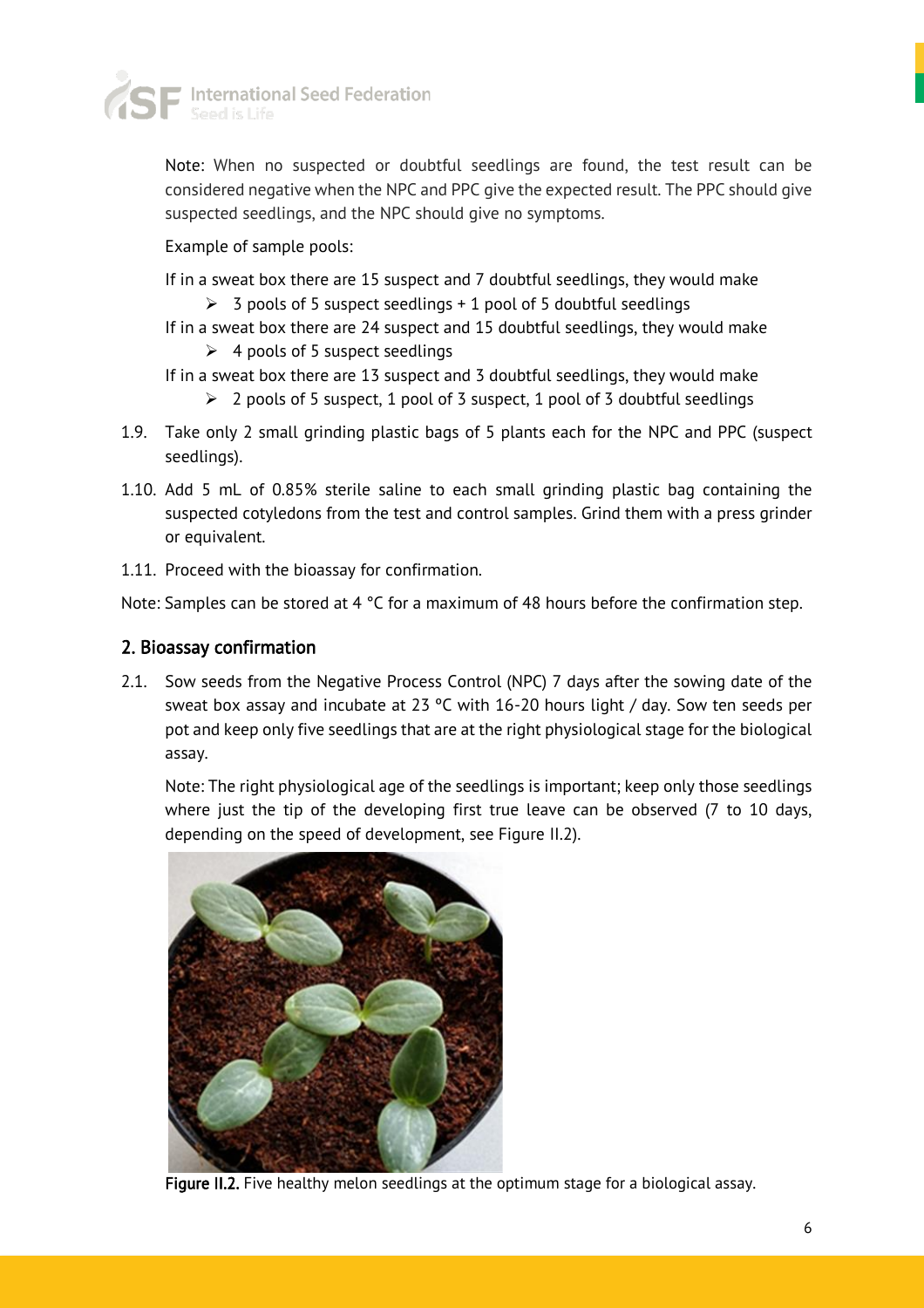

In case the plants are not at the right physiological age for the biological assay keep the extracts in the refrigerator at 4 °C but no longer than 2 days.

- 2.2. Place a droplet of 10 µL from each sample extract obtained at point 1.10 between the cotyledon and the stem of five seedlings in the same pot. Stab the spot on the seedlings where the droplets have been placed with a toothpick. Label the pot with the sampleextract number.
- 2.3. Follow the same procedure to inoculate five seedlings with the Negative Control (NC), and five more with  $10^5$ - $10^8$  CFU of the Positive Control (PC), see Table II.2.
- 2.4. Place the pots with inoculated seedlings in trays and put the trays in a bigger container / sweat box with some water on the bottom and close firmly with a lid. Place the containers / sweat boxes in the climate chamber at 28 °C; with 16 hours light / day and high humidity.
- 2.5. Evaluate the plants after 7 days. Compare the symptoms of the test plants to the PC and NC plants (see Figure II.3). A biological assay is considered as positive if at least one plantlet gives symptoms as the PC.

Note: Test results are only valid when all included controls presented in Table II.2 give the expected result. The test plant inoculated with the PC and PPC should develop clear symptoms, the test plants inoculated with the NC and NPC should develop no symptoms.



Figure II.3. (A) Negative control plants at 7 days post inoculation with sterile saline. No developed symptoms. (B) Positive control plants at 7 days post inoculation. Development of clear symptoms.